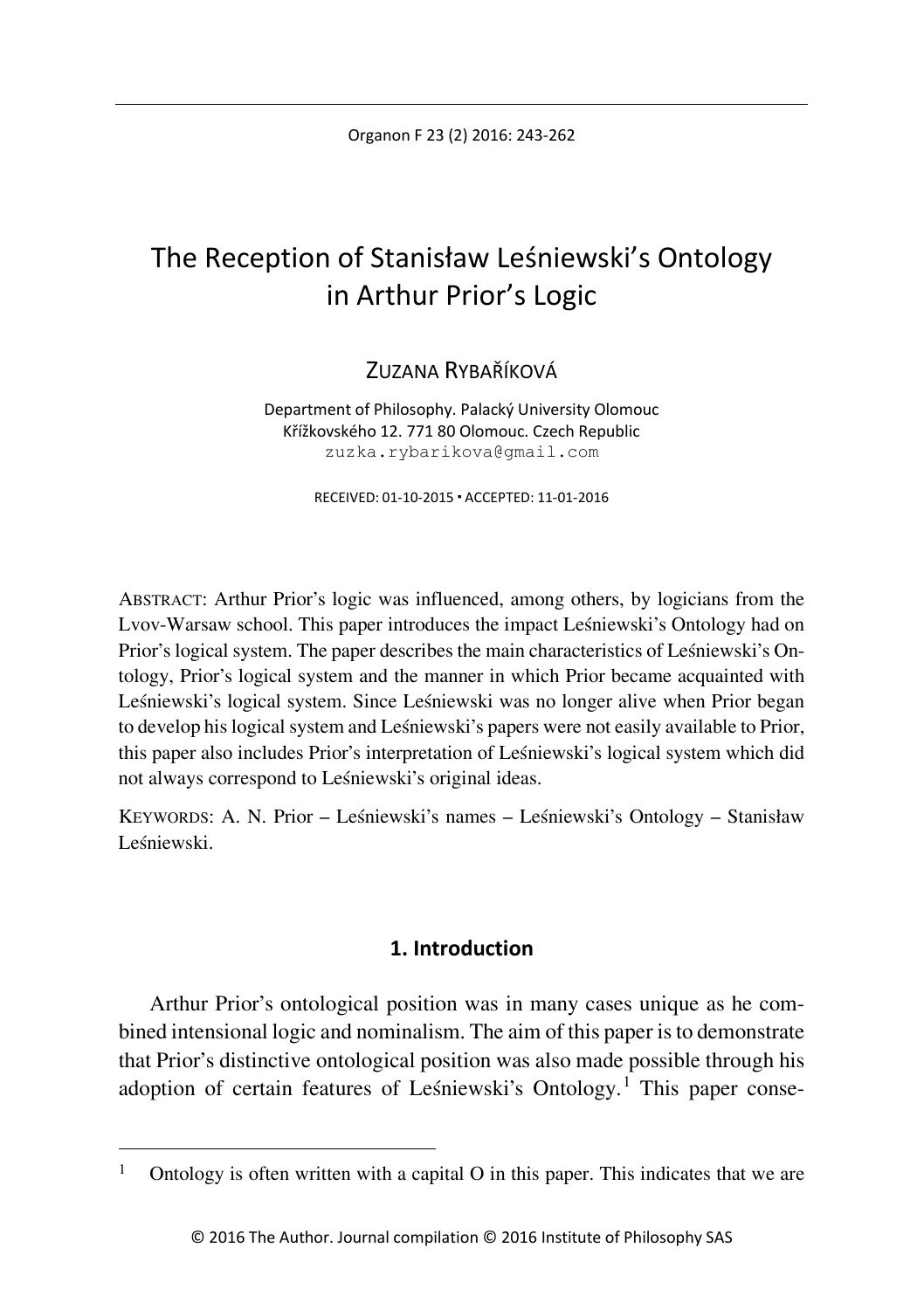quently discusses the impact Leśniewski's Ontology has on Arthur Prior's on-tological position and the ontological commitment of his logic.<sup>[2](#page-1-0)</sup> One of Prior's (1971) texts even has Leśniewski's name in its title and Prior wrote several reviews of texts by students of Leśniewski which discussed Leśniewski's logical systems. The reasons Leśniewski's Ontology was interesting for Prior will also be mentioned.

Prior was acquainted with Leśniewski's works despite the fact that Leśniewski's papers were not easily available when Prior developed his logical systems.[3](#page-1-1) Prior knew this logical system from works of Leśniewski's students and colleagues and from personal communication with them (see Sobociński 1953, Lejewski 1956). Leśniewski's ideas could have, however, been misinterpreted by Prior because his knowledge of Leśniewski's logical system was primarily based on the work of his students and colleagues not on Leśniewski's own ideas. In addition, this paper discusses to what extent Prior departed from Leśniewski's original ideas when he incorporated his theory into his logical systems.

The form of Ontology in Prior's logical system is primarily examined in the works that both authors wrote at the end of their lives as their logical and ontological positions changed a great deal over the course of their lives. Leśniewski's *Foundation of Mathematics* and *On the Foundation of Ontology* and Prior's *Time and Modality*, *Object of Thought* and *Existence in Russell and Leśniewski* were thereby chosen for the analysis. In light of the fact that Prior primarily knew the works of Leśniewski's students, these works are also discussed, in particular Lejewski's *Logic and Existence* and Słupecki's *Leśniewski's Calculus of Names*. Prior was also aware of Sobociński's works but Sobociński chiefly deals with issues which are not deeply investigated in this pa-

Ĩ

not speaking of ontology as it is understood in most philosophical debates but specifically as in Leśniewski's system of logic which is in some cases similar to ontology but which in many ways also differs.

<span id="page-1-0"></span>Although Leśniewski's impact on Prior is well known among logicians which handle with Lvov-Warsaw School (see e.g. Woleński 1989, 155; Simons 1982, 191; Urbaniak 2014a, 104 and 192), it is not discussed among logicians who focus on Prior.

<span id="page-1-1"></span><sup>3</sup> Storrs McCall's book *Polish Logic* was published in 1967 and included two of Leśniewski's papers. Prior would have known this book since he wrote a review on it. Prior never quoted one of the papers as far as I am aware.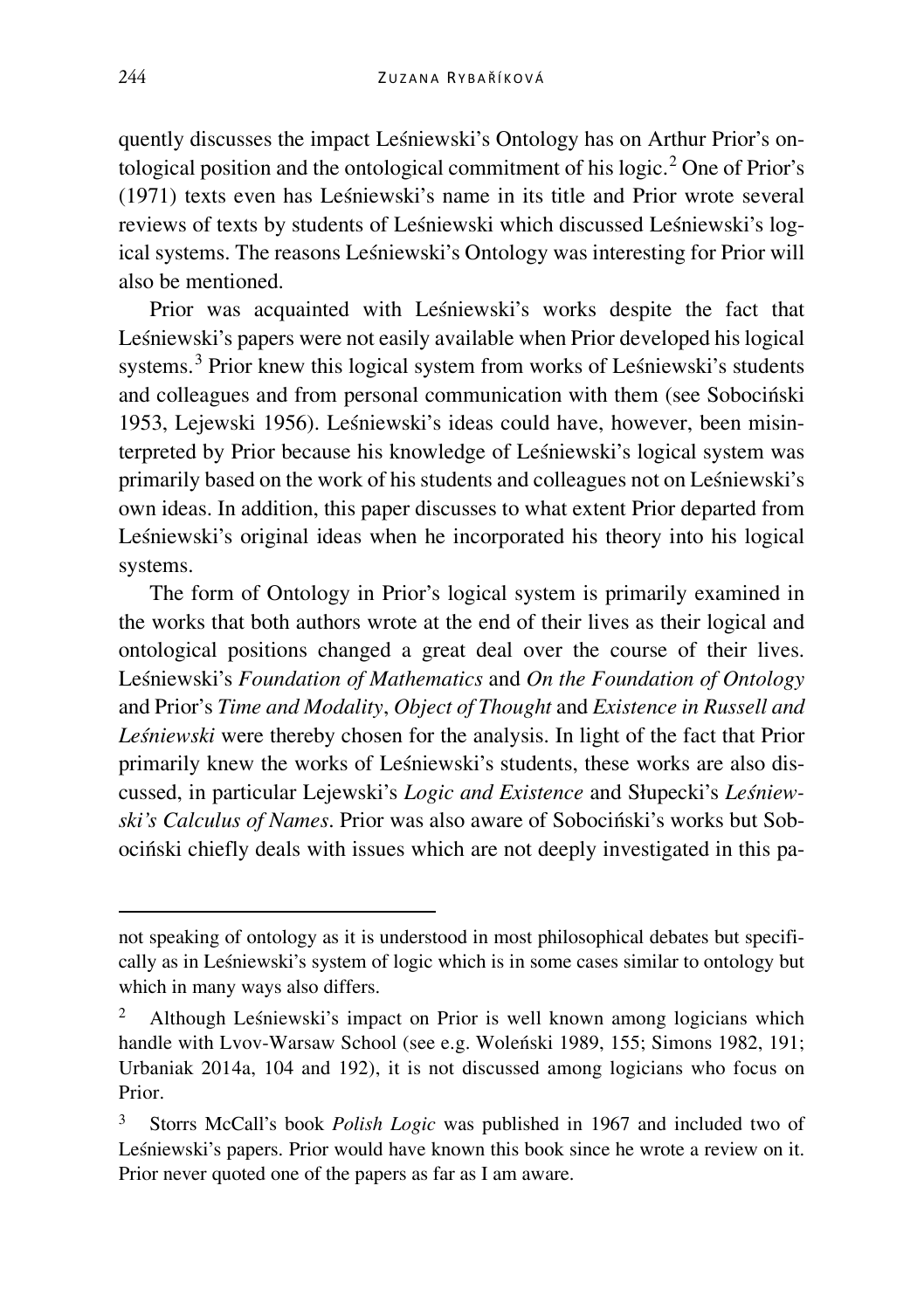per. From the Ontological point of view, Sobociński's letters are of most interest. These are deposited in the Bodleian Library and in them Sobociński attempts to explain to Prior the main aims and procedures of Ontology and Protothetic.

It is worth emphasizing here that Leśniewski's and Prior's philosophies shared a common thread even though they came from different logical traditions. Prior began studying logic in traditions which were referred to as 'orthodox logical systems'[4](#page-2-0) by Simons (1982, 165). The orthodox systems of logic are systems created on the foundations laid by Peano, Frege and Russell. It is these systems which are the most widespread in modern logic at present. Leśniewski, in contrast, formulated his own logical system which differed from the orthodox systems in a number of aspects. It seems unusual that Prior, a logician from New Zealand who was primarily familiar with the Anglo-Saxon logical tradition, found common ground with a logician from Poland whose logical system is unusual in many features. As Uckelmann (2012, 352) points out, however, Prior discovered Łukasiewicz's work on the history of logic and his innovation in modern logic during his teaching at Canterbury University and became interested in his logical systems. Prior began to be introduced to the concepts of Lvov-Warsaw School through Łukasiewicz and his student Bocheński.

In light of the teachers of both Prior and Leśniewski, there is a common thread leading to the same person. This person was Franz Brentano who was the teacher of Meinong and Twardowski. Twardowski was the philosopher who established the Lvov-Warsaw School in Lvov before World War I and was more (e.g. in Łukasiewicz's case) or less (e.g. in Leśniewski's case) the teacher of nearly all the members of the Lvov-Warsaw School (see Woleński 1989, 3-7). John N. Findlay, who was A. N. Prior's teacher, studied for several years in Europe and published an influential book which discussed Meinong's Objects (see Copeland 2008). As a result, Leśniewski's logical systems were not as unfamiliar to Prior as they might have otherwise been.

When Prior discussed Leśniewski's logical system he nevertheless tried to adapt it to the orthodox logical systems. This approach was not without sacrifices on both sides and certain authors have doubts as to whether it was actually

<span id="page-2-0"></span><sup>&</sup>lt;sup>4</sup> This title is used throughout the paper.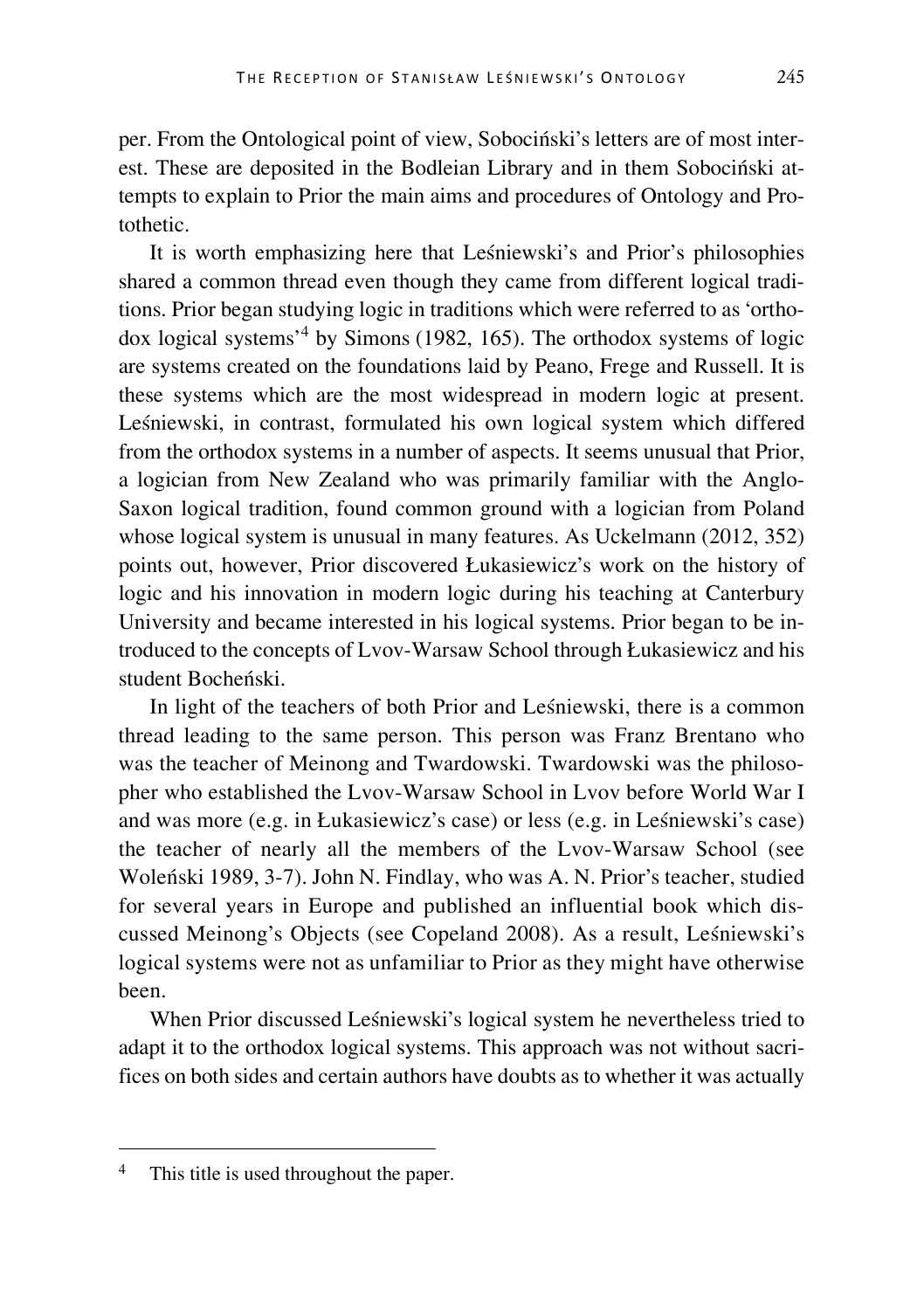successful (cf. Sagal 1973, 259-262; Simons 1982, 177). Their remarks will be introduced in the further part of the paper.

#### **2. Leśniewski's System of Logic**

Stanisław Leśniewski was one of the most renowned members of the Lvov-Warsaw School. He was born in 1886 and died in 1939. Leśniewski began to develop his logical system in 1916. He tried to invent a logical system which mathematics could be based on as Russell did in his *Principia Mathematica*. There are certain differences between Leśniewski and Russell. Leśniewski (1992a, 74-75, 126) was dissatisfied by Russell's solution of Russell's antinomy. Namely, as a nominalist he did not approved the existence of classes and sets. Hence, wanted to devise a system which would not contain antinomies and any of the other ambiguities which appeared in Russell's system and which at the same time would not presuppose existence of classes and sets (see Luschei 1962, 25-33; Urbaniak 2014b, 290-292; and Urbaniak 2015, 127- 131).

Although Leśniewski was convinced that his system could solve previously mentioned problems which occurred in Russell's *Principia Mathematica*, this system is not widely used. Simons (2011) asserts that it might have been caused by the fact that Leśniewski's papers were primarily written in Polish and to a lesser extent in German. Leśniewski's perfectionism could have been another reason why his work was not well known in Prior's day. Since Leśniewski (1992a, 174-176) did not allow the publication of his texts until they were perfect, only a fragment of his work was published while he lived. After his death all his works were prepared for publication by his students. World War II began, however, shortly after Leśniewski's death and brought a stop to the publication of the texts. Leśniewski's texts were deposited in Warsaw which burned down when the Warsaw Uprising was defeated. Leśniewski's students and colleagues reconstructed Leśniewski's logic after the War (see Luschei 1962, 25-26) but following Leśniewski's death and the destruction of his works, it proved impossible to entirely reconstruct his work.

Leśniewski (1992a, 176-177) built his logical system on three theories: Protothetic, Ontology and Mereology. They are usually presented in this order because it represents a hierarchy. Protothetic together with Ontology are the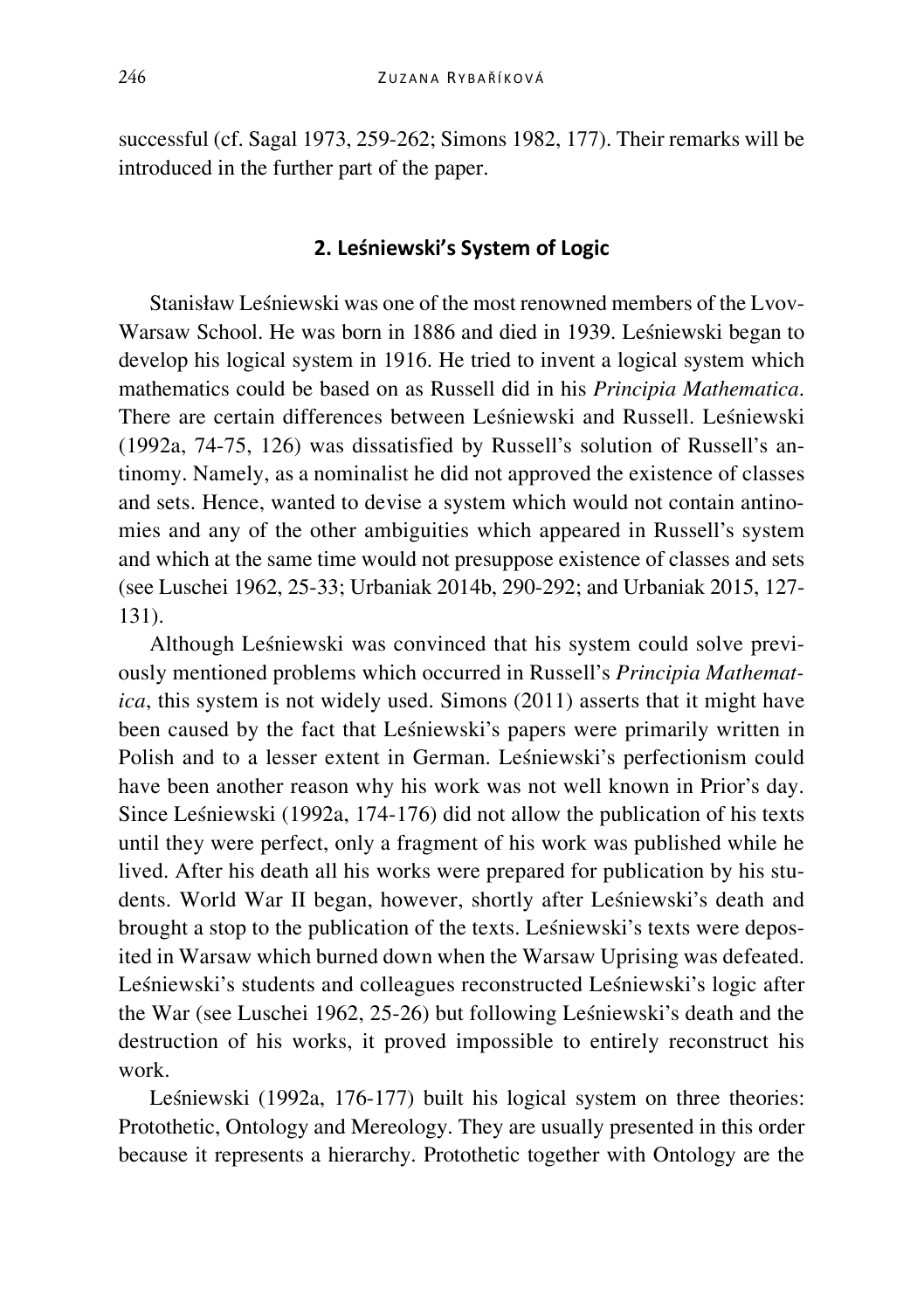theories which demonstrated Leśniewski's logical position. Mereology is an extra-logical theory which deals with parts and wholes. These three theories are, according to Leśniewski, the basis for the foundation of mathematics. The division of logical theories into Protothetic and Ontology corresponds more or less to the division of two fields of logic, the logic of propositions and the logic of terms. Protothetic is also sometimes known as the calculus of propositions and Ontology is called the calculus of names (see Słupecki 1984; Paśniczek 1996).

Since each of Leśniewski's theories has been discussed in numerous papers, only Ontology, which had the greatest influence on Prior when he formulated his ontological position, is introduced. Protothetic is also dealt with in some of Prior's works and as Sobociński (1953) demonstrated in his letter, Protothetic and Ontology are strongly connected. In order to keep the paper within limits, however, I will focus exclusively on Ontology.

# **3. Leśniewski's Ontology**

Leśniewski (1992a, 373-374) named the system Ontology, based on the Greek "ὄντος", which means "being" in English. He was aware that "ontology" was the name of a discipline which deals with "the general principles of existence" and that this description does not correspond with his concept of ontology. He also pointed out that his theory had certain similarities with the ontology defined by Aristotle and was part of a philosophical tradition spanning back centuries. Leśniewski presumed that if Aristotle's theory was described as the "the general theory of objects", it is not far from his own Ontology. Ontology introduces "some principles of existence" but in an extremely narrow sense. It describes Leśniewski's linguistic intuitions, the language and its usage but does not deal with beings themselves.

The way this works is contained in Leśniewski's concept of quantifiers, or more precisely the concept of a quantifier, because Leśniewski's Ontology includes only the universal quantifier in Leśniewski's original concept. Sobociński (1953) claims that the existential quantifier should not occur in Leśniewski's Ontology, even though, Leśniewski's students used it in his papers in order to simplify explanations.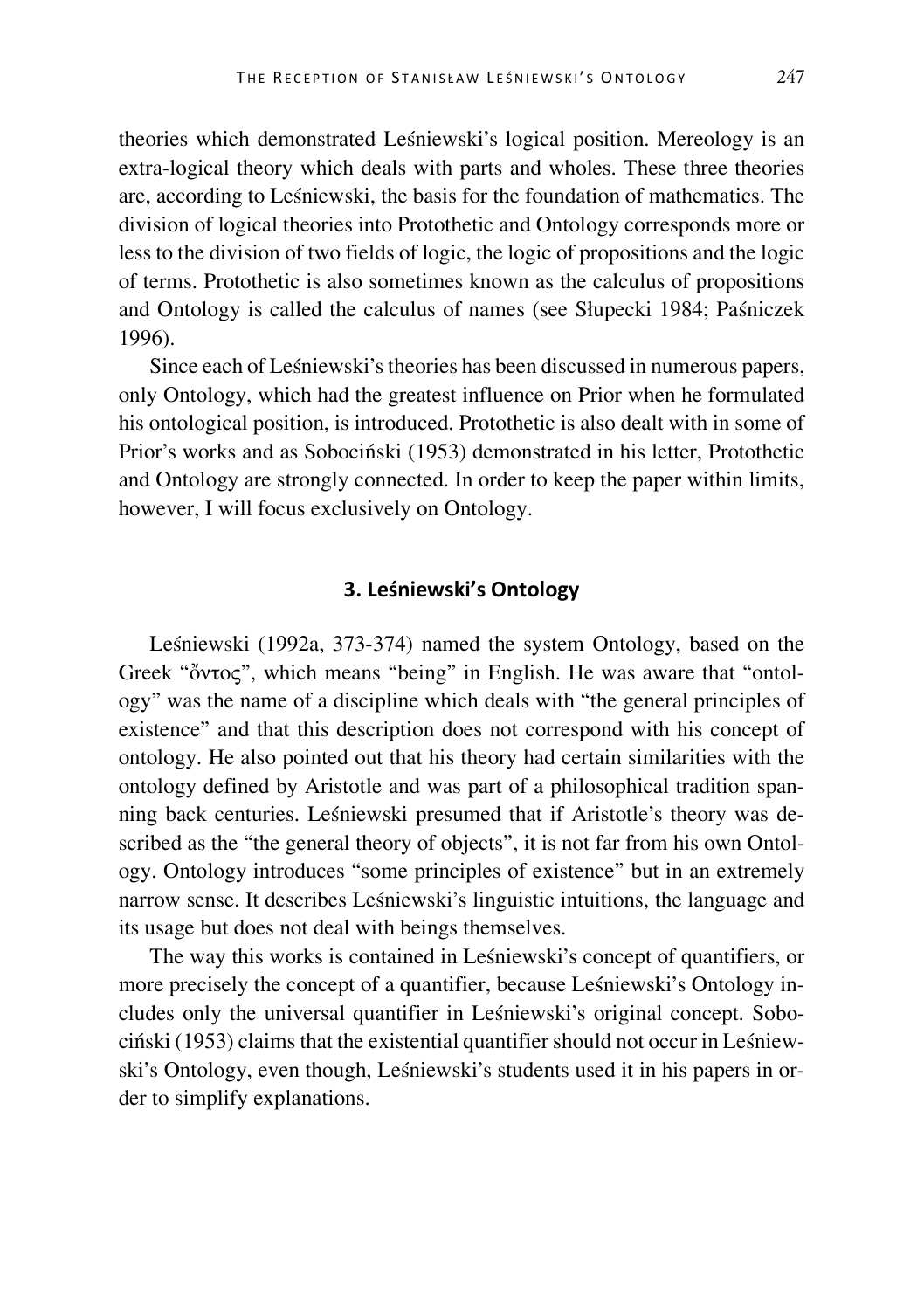#### *3.1. The functor ε*

The most important and the only primitive functor in Ontology is *ε*. According to Leśniewski, the best translation of this functor is the verb "is", nevertheless, it is "is" with the meaning it has in Polish or Latin. Leśniewski (1992b, 608-609)*,* as well as Russell (1919, 172)*,* were aware that in English "is" could have more than one meaning. This is due to the difference between the definite and indefinite article which occurs in English and some other languages where it is not present in Latin, Polish and other Slavic languages. Although there is such a difference, Leśniewski, whose logical systems were influenced by his linguistic intuitions (see Miéville 2009, 4-5), expressed the functor *ε* as the colloquial Polish word "jest". Leśniewski (1992a, 376-382) was aware that there are also differences in the use of colloquial Polish but as his followers (cf. Słupecki 1984, 65; Rickey 1998, 31-32; Woleński 1999, 18- 19) have demonstrated, the main difference in the usage of "is" lies between the languages which contain the definite and indefinite article and those languages which do not contain them.

The three meanings of the word "is" can be demonstrated by three statements which were also used by Leśniewski's student Słupecki (1984). In his article entitled *Leśniewski's Calculus of Names*, Słupecki introduces three examples of statements in which the word "is" has a different meaning in English and in Latin (Słupecki 1984, 65):

| Socrates is a man.                   | Socrates est homo.              |
|--------------------------------------|---------------------------------|
| The dog is an animal.                | Canis est animal.               |
| Socrates is the husband of Xantippe. | Socrates est coniunx Xantippae. |

Słupecki claims that the three statements in the first column have different meanings. Furthermore, if the statements in the second column are considered correct translations of the first column, their meanings have also to differ. Słupecki points out, however, that Leśniewski worked with the form in which they all have the same meaning. Moreover, this meaning differs from the meaning "is" has in English statements. This meaning can be demonstrated by the description of the functor *ε* which occurs in Luschei's book *The Logical System of Leśniewski*. According to Luschei (1962)*,* the definition of the formula *A ε b* is: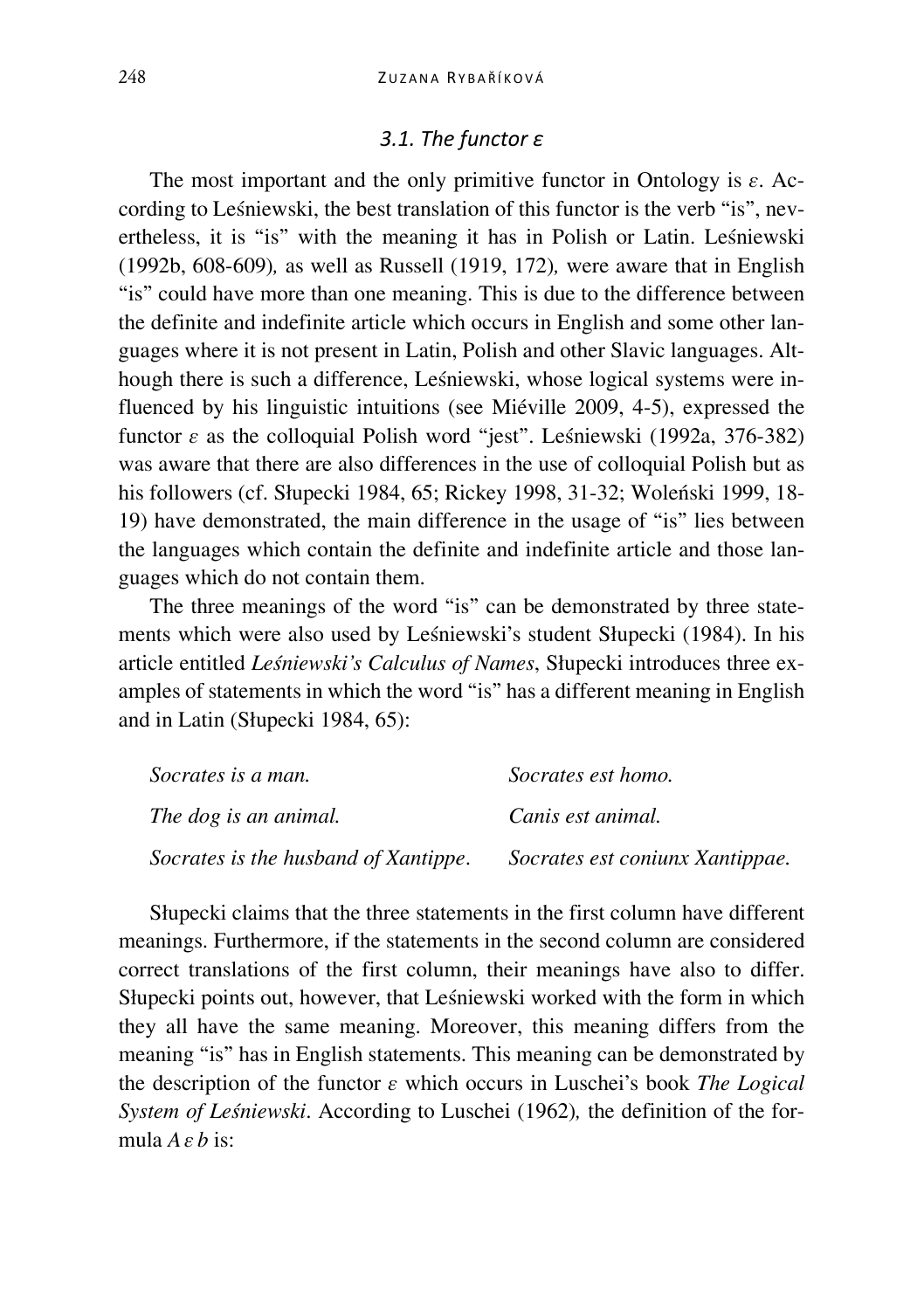*Singular predication* or *inclusion ("relation of being")*: A is b; (the sole) A is (a or the sole) b; (individual) A is (one of the one or more) b; A is (an individual that is) b; A is one of the one or more individuals that are b; being b characterizes (individual) A; there is exactly (i.e., at least and at most) one A, and (any) A is b. (Luschei 1962, 10)

Słupecki (1984, 65-68) argues that Polish and Latin statements can be found in which "is" does not correspond with Leśniewski's description. Leśniewski (1992a, 376-382) problematizes them in his *Foundation of Mathematics*. Although the functor  $\varepsilon$  is equivalent to the word "is" in an ordinary article-free language, there are certain exceptions. The word "is" is not the equivalent of the word "exist" and also does not have the meaning "is now". Apart from the statement being meaningful, if the subject of the statement combined with  $\varepsilon$  is a common noun or an empty name where that statement is always false. The statement '*The dog is an animal*' consequently has to be rewritten. The correct form of this statement is '*Whatever is a dog is an animal*'. There is no such aid, however, for the statements which contain an empty name. As Słupecki (1984, 68) discusses, statements which have an empty name as a subject or predicate, such as '*Hamlet is the king of the Danes*' or '*Barack Obama is a vampire*', are false and there is no way to change it.

The difference in the meaning of the word "is" which exists between English and Latin led Słupecki to the conclusion that Leśniewski's functor *ε* cannot be translated into English. Rickey (1998, 31-32) and Woleński (1999, 18-19) disagree with his findings. Rickey suggests that English-speaking authors should use  $\varepsilon$  in a specific technical definition as it is used in Ontology. Woleński points out that the correct usage of the functor *ε* is not a case of linguistic intuition but requires a detailed analysis.

#### *3.2. Nouns and names*

A description of the Leśniewskian names is necessary since not every noun can serve as a value for the formula  $A \varepsilon b$  if one intends to create a true statement. As was mentioned before, the statement '*Charlotte is a fairy*' or '*The giraffe is a mammal*' are grammatically correct and meaningful but nevertheless false in Leśniewski's Ontology.

When Sobociński (1953) describes Leśniewski's system of logic in his letter to Prior, he asserts that there are two semantic categories in this system, the category of names and the category of propositional functors. The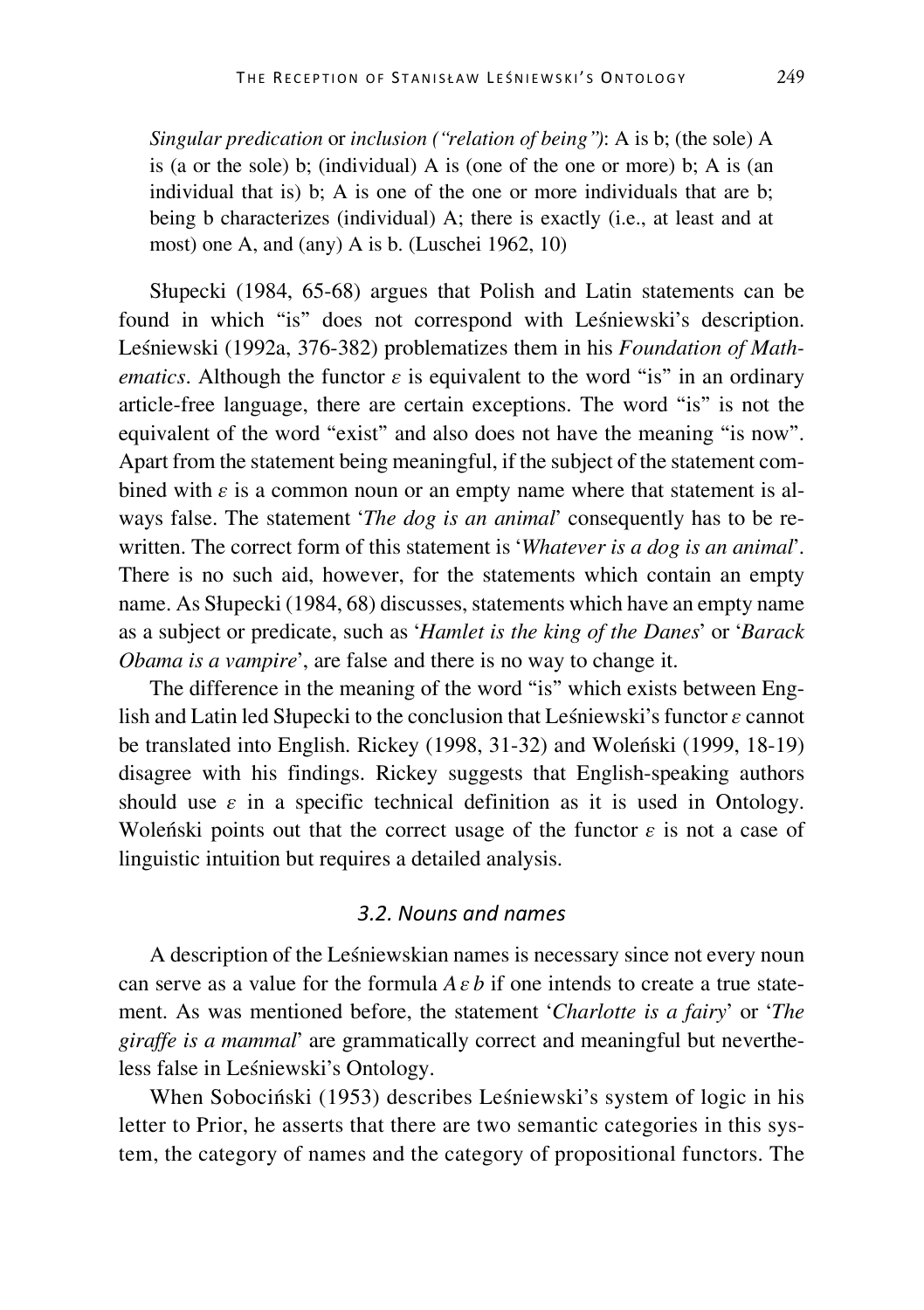former category is the point of interest for this chapter. It will be demonstrated that there is a difference between the concept of names, as is well known in Russell's logical system and the concept of names in Leśniewski's ontology.

As Zuber (1998, 219) points out, this is also based on dissimilarities between Polish and English. Zuber (1998, 230-233) demonstrates that Polish is an inflected language and hence the statements do not have a strict form. It is grammatically correct in Polish to form the sentence '*Jacek jest przewodnikiem'* (Jacek is a guide) and the sentence '*Przewodnikiem jest Jacek*' is also correct. The subject is consequently not defined by the position of the term in a statement.

In addition, if the common noun in the sentence is connected with the determiner as in the sentences '*Każdy żołnierz jest odważny*' (Every soldier is brave), '*Ten żołnierz jest odważny*' (This soldier is brave), or '*Nasz żołnierz jest odważny*' (Our soldier is brave) then it belongs to the same semantic category as proper names in Polish. The bare noun without a determiner, in contrast, has no proper sense in Polish. The sentence '*Żołnierz jest odważny*' (A soldier is brave) is only tolerable when interpreted very broadly. Hence certain, but not every, common noun can be the term of a true statement in Leśniewski's logic. The problem lies in the fact that Polish, as well as other article-free languages, lack articles which play the role of determiners in other languages.

Apart from this distinction, which occurs between the Russellian and the Leśniewskian names, there is one more important feature of Leśniewski's system of logic from the ontological point of view, namely quantification. There is no doubt that the concept of quantification is one of the core concepts of Leśniewski's ontology. Namely, Leśniewski's quantification is not as linked with existence as Russell's. Leśniewski introduced an operator "ex" in order to formalize the verb "exist". The statement "Unicorn does not exist" is formalized as [∃*a*].~*ex*(*a*) in his system of logic, which means "Some unicorn does not exist" (see Urbaniak 2008, 120).

As Urbaniak (2014a, 189-191) claims, several questions arise which Leśniewski did not address. Firstly, he points out that Leśniewski did not postulate which entities are values of variables which are bound by quantifiers. Secondly, there is no consensus among authors as to whether Leśniewski's quantifiers required ontological commitment as Quine's do. In contrast, there is mostly agreement among them that there is a difference between Leśniewski's and Quine's theories of quantification.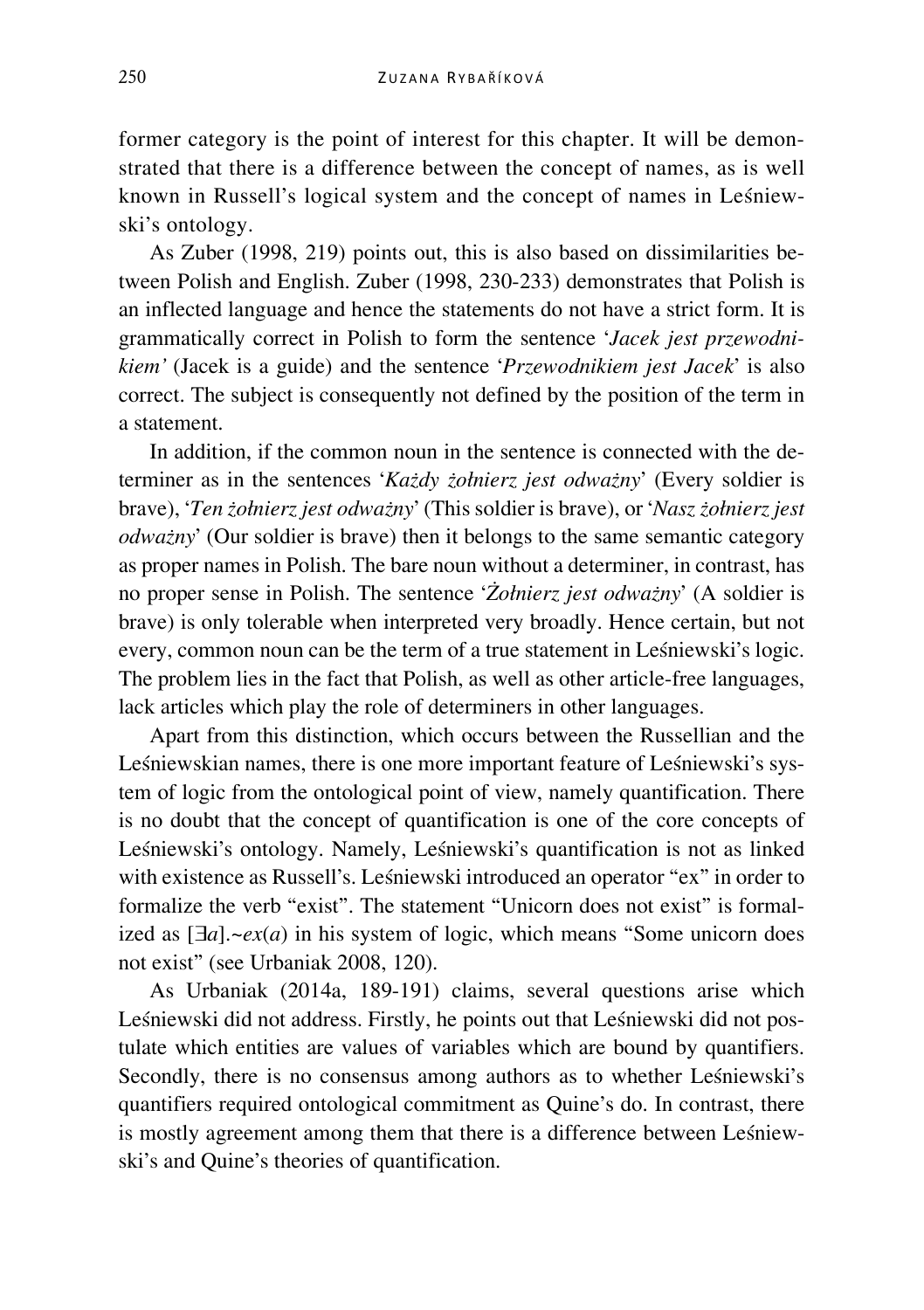Several authors suggested solutions to these queries. Prior was inspired in this case primarily by Lejewski. Hence the interpretation, which Lejewski presented in his paper *Logic and Existence*, will be discussed. Lejewski demonstrates the diverse ontological concepts by a thought experiment:

To have a still simpler though fictitious example let us think of the universe as limited to two objects **a** and **b**. Then the corresponding expansions would be: F**a ∨**F**b** and F**a ∧**F**b**. Our language, which for reasons of simplicity needs not synonyms, may leave room for noun-expressions other than the singular names "a" and "b". We may wish to have a noun-expression "c" which would designate neither of the two objects, in other words which would be empty, and also a noun-expression "d" which would designate either. (Lejewski 1954, 109)

If the predicate F can be truly asserted to *a* and *b*, then the formula  $\exists x(Fx)$ is true in Ontology but the formula ∀*x*(*Fx*) is false, although both formulas are true in Quine's interpretation. This is caused by the fact that in Lejewski's interpretation the variable *x* in both formulas stands for all the noun-expressions. The formula ∃*x*(*Fx*) in Lejewski's interpretation means either *a* or *b* or *c* or *d* have this property which is true since *F* can be ascribed to *a*, *b* and also *d*. The formula  $\forall x(Fx)$  means that *a* and *b* and *c* and *d* have this property. The latter formula has to be upheld for all noun-expressions to be true and it is not since the noun-expression *c* has no reference. The formula  $\forall x(Fx)$  consequently has to be false.

Although this seems to be the disadvantage of the system, other differences occur, which was later used by Prior, if it is analysed deeper. Namely, as Lejewski (1954, 109-110) pointed out that *d* behaves like a noun. It has to be reformulated as  $D(x)$  in Quine's interpretation but not in Leśniewski's. It does not cause any harm that the constant *d* refers to two individuals in Ontology, unlike Russell's and Quine's system of logic where constants stand for precisely one individual.

Lejewski was of the opinion that this experiment also expresses the differences between quantification in Quine's and Leśniewski's logic. Based on Quine's famous theory of ontological commitment, variables which are bound by existential quantifiers have to signify something existent. In contrast, the Leśniewskian quantification in Lejewski's (and also Prior's interpretation) is different. Lejewski (1954, 113-114) therefore suggested that the designation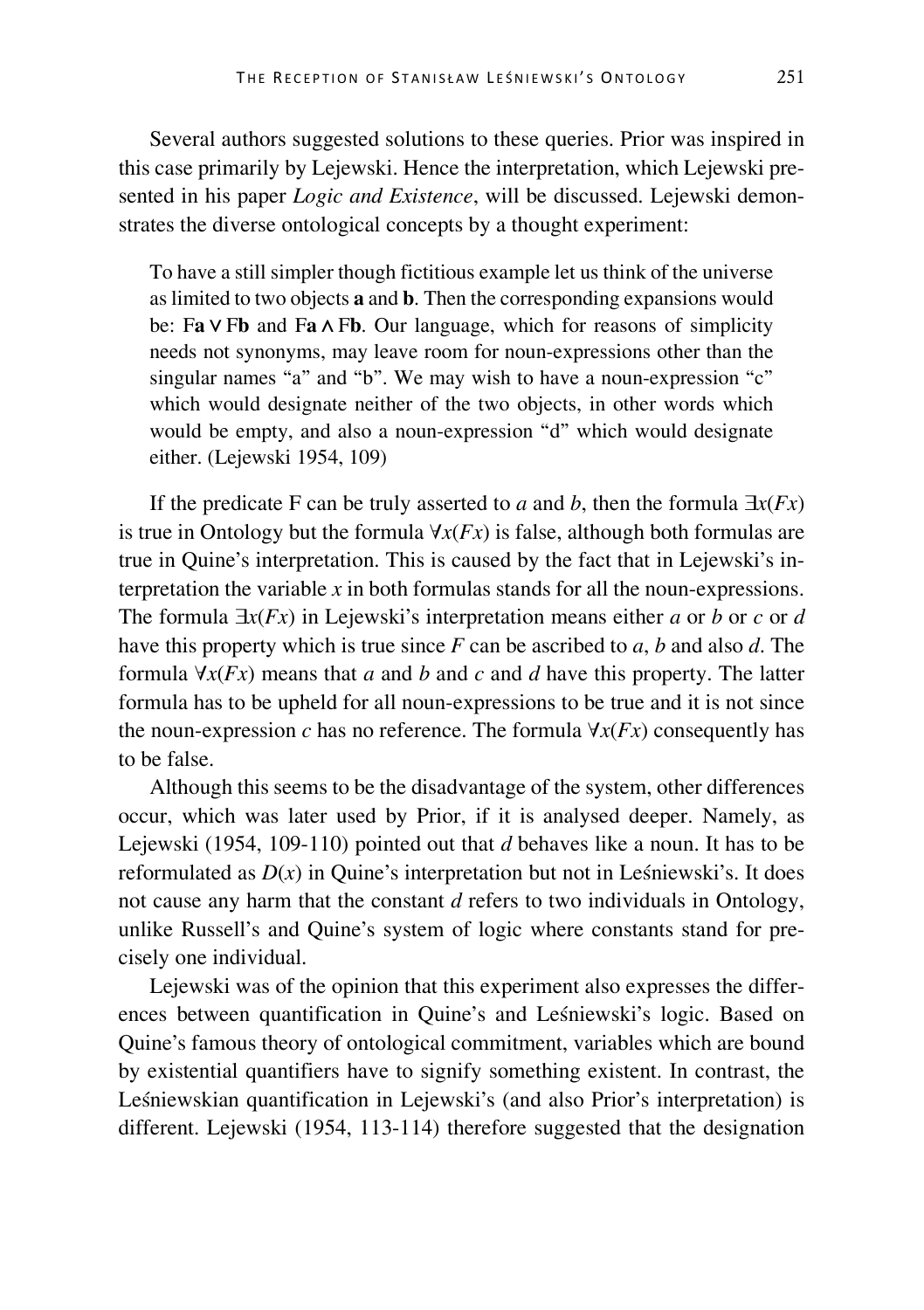"existential quantifier", which could be misleading in the Leśniewskian interpretation, should be replaced by the designation "particular quantifier". This replacement is in accordance with the Leśniewskian interpretation of quantifiers. Lejewski was more likely to interpret more formulas with existential quantifiers in an Aristotelian way. A formula such as ∃*x*(*Fx*) is not translated as "There exists *x*, such that *Sx*." but "For some *x*, *Sx*".

The variables in Lejewski's interpretation represent noun-expressions which refer to a concrete object or objects in the case of the noun-expression *d*. In addition, objects which can be unproblematically bound by quantifiers in Lejewski's interpretation of Ontology include such dubious entities as numbers and colours. It therefore seems that objects are values of variables in Lejewski's interpretation, even though in a quite wide sense of the word "object" and the variables refer to them indirectly. In the following chapters, the way in which Prior adopted these ideas will be presented.

## **4. Arthur Prior's approach to logic**

Arthur Prior is considered one of the founders of modern temporal logic and also created new systems of modal logic. Although Prior was an intensional logician, as Hugly  $\&$  Sayward (1996, 47-48) point out, he did not postulate the existence of such entities as intensional objects because as a nominalist he did not acknowledge the existence of all abstract entities. The intensionality of his system consequently meant that he admitted intensional functions.

When Prior (1957) formulated his temporal logic, he intended to enclose it in natural language. This is the reason he also assumes the medieval concept of propositions, which differs from Frege's. Based on this concept, a proposition can be true at one time and false at another time. The proposition '*The head of my Department is a logician*' was therefore true when I wrote the first version of my paper and when it referred to the Department of Philosophy at which I work. The same proposition is currently false and would also be false when referring to a different department, because, according to the medieval concept of propositions, it is still the same proposition.

Although a logical system that includes this concept of propositions is closer to natural language, it has to manage the problem of entities which do not exist permanently. This is particularly the case when Prior developed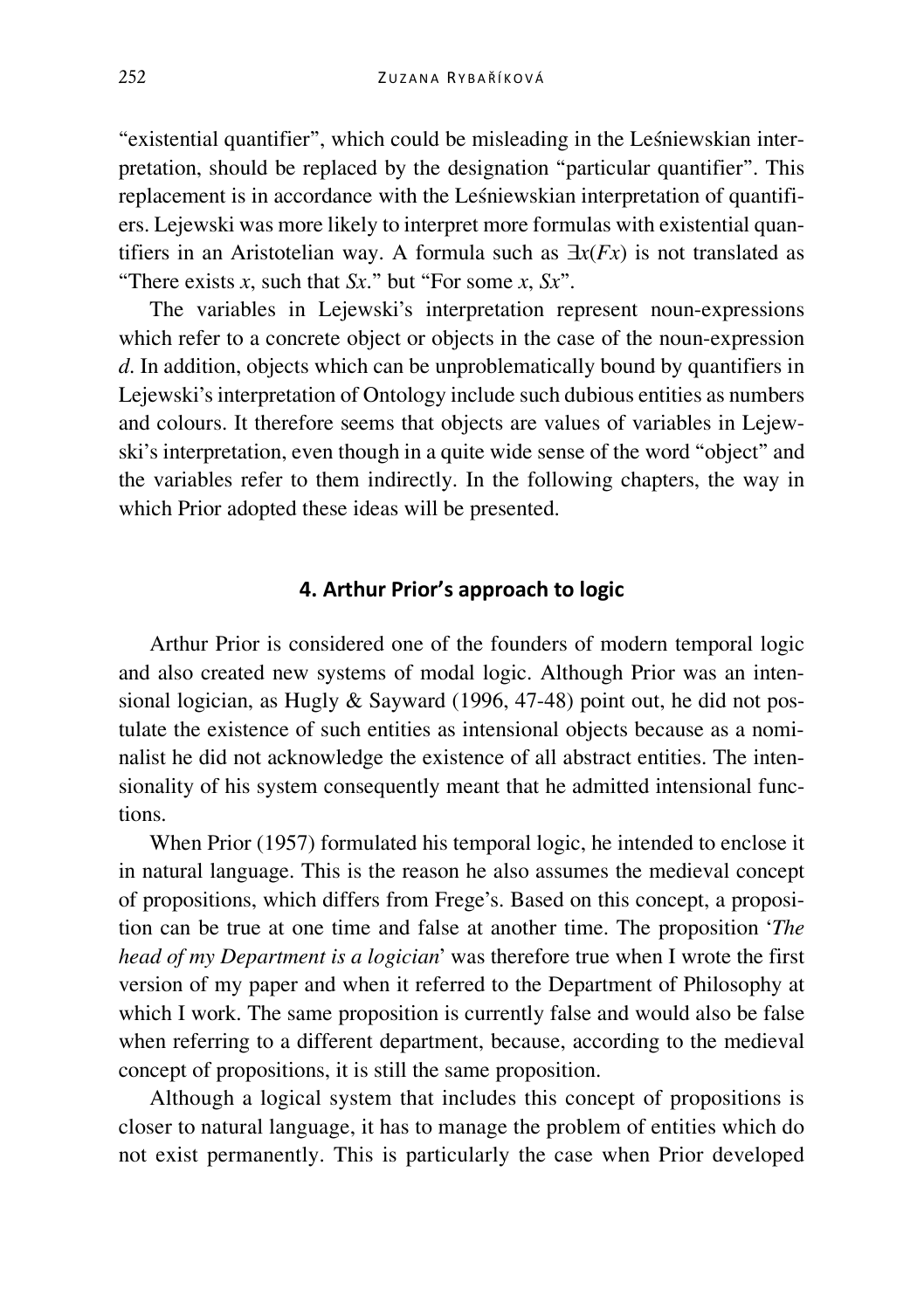temporal logic, where past, present but also future figure. The following chapters discuss to what extent Ontology played a crucial role in solving this problem.

## **5. Prior discovers Leśniewski**

Prior did not discover Leśniewski's logical system directly. When Prior began his correspondence with Polish logicians, Leśniewski had already been dead for several years. His archive had been destroyed and all Poles were far from their homeland. Thus, their access to Leśniewski's papers and papers of his other students and colleagues were limited (see Sobociński 1953, 5). Łukasiewicz was recognised by Prior (1955-1956, 199) as the man who introduced him to Leśniewski's logic. Łukasiewicz was not the only one of Leśniewski's colleagues, however, whose work Prior knew. Prior also mentions Sobociński's introduction to Protothetic.

Prior describes his first impression of Leśniewski's logical system in his paper *Definition, Rules and Axioms*. In this paper, Prior also discusses Protothetic logic and Leśniewski's theory of definition, not only Ontology. The article also demonstrates that Prior had several comments on Leśniewski's logical system. He firstly criticizes multiplying axioms which occur in Leśniewskian systems of logic and which were introduced to him by Leśniewski's students. He secondly has an aversion to Leśniewski's concept of names in which empty-names also occur. Despite his criticism, he later uses this specific concept of names in his nominalism. Even in this paper he appreciates certain features of Leśniewski's system.

Although Prior was initially critical of Leśniewski's logical system, it influenced a great deal of his own logic. This can be illustrated through a comparison of two of Prior's books. Prior was interested in the history of logic and was preparing the publication of an exhaustive book about this topic. Its title would have been *The Craft of Formal Logic*<sup>[5](#page-10-0)</sup> but due to its length the publishing house recommended that Prior shorten it. Prior instead wrote a new book entitled *Formal Logic* (see Copeland 2008). After Prior's death, certain fragments of *The Craft* were published by P. T. Geach and A. J. P. Kenny. This book was entitled *The Doctrine of Propositions and Terms*.

<span id="page-10-0"></span> <sup>5</sup> The title of this book is consequently shortened as *The Craft*.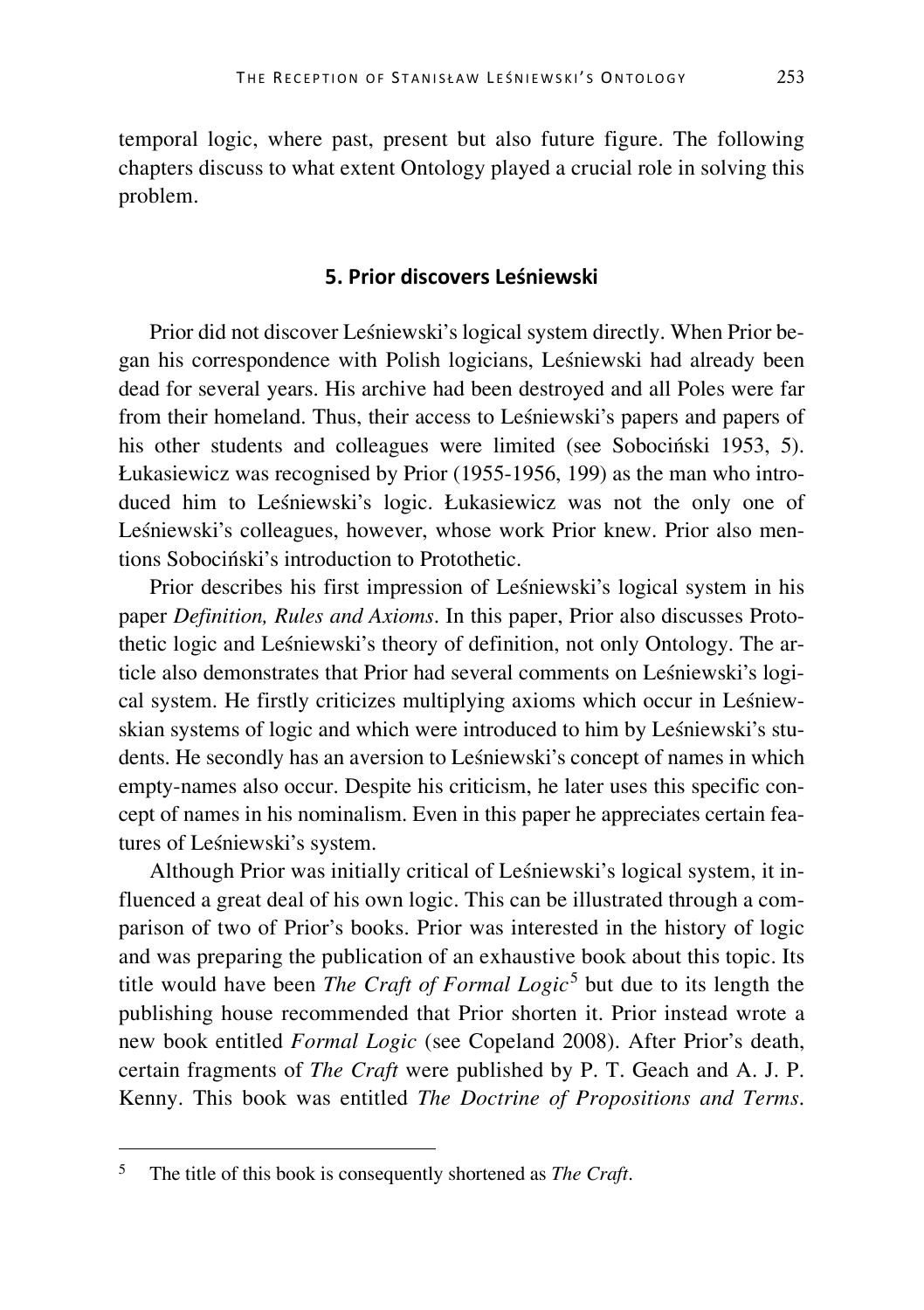Prior demonstrated here his brilliant knowledge of the history of logic. Although the Polish logicians Łukasiewicz and Bocheński are mentioned in this book, his main discussion is on ancient and medieval logic along with the logical theories of the  $19<sup>th</sup>$  century and the beginning of the  $20<sup>th</sup>$  century. In contrast, *Formal Logic* focuses considerably on the logical systems of Polish logicians.

Leśniewski's system is often discussed in Prior's later works. It seems that Prior appreciated Leśniewski's work more when he developed his own temporal logic. When Prior (1957, 63-75) formulated his ontological position in his *Time and Modality*, he criticised Russell's concept of names as inappropriate to his systems of logic. Hence, in his system of logic  $\Sigma T_2$ , he combined tense logic and Ontology, primarily Leśniewski's concept of names. Prior emphasizes that the difference between this system of logic and the  $\Sigma T_1$  system, where Russell's calculus is used instead of Ontology, is that proper names are replaced by common nouns in  $\Sigma T_2$ . Prior also uses Leśniewski's functor<sup>[6](#page-11-0)</sup> when he describes Ontology here. Ontology helps Prior to solve the problem of entities which do not have an actual existence.

In contrast, Prior was aware that Leśniewski's concept of logic differs considerably from his own. Leśniewski considered propositions as timeless and has a preference for extensional logic. Hence  $\Sigma T_2$  could not completely replace  $\Sigma T_1$ , but Prior incorporated some parts of  $\Sigma T_2$  to  $\Sigma T_1$  to utilize the advantages of both systems. He also pointed out that the  $\Sigma T_1$  system had to be enriched by special propositional and predicate variables.

Since Prior first worked on improving his logical systems of temporal and modal logic, he postponed addressing questions which arose in his own ontology. Consequently, his most important book, *Past, Present and Future*, which was published after the publication of *Time and Modality*, does not contain any satisfactory improvement of his ontology. The concept of names which Prior prefers is clearly formulated:

…we just have no Russellian individual name-variables at all, bound *or*  free, but only devices for referring to individuals obliquely, as in Leśniewski's 'ontology'. (Prior 1967, 162)

<span id="page-11-0"></span> <sup>6</sup> However, Prior used in *Time and Modality* the symbol "∈" instead of "ε" which could be misleading as will be discussed further.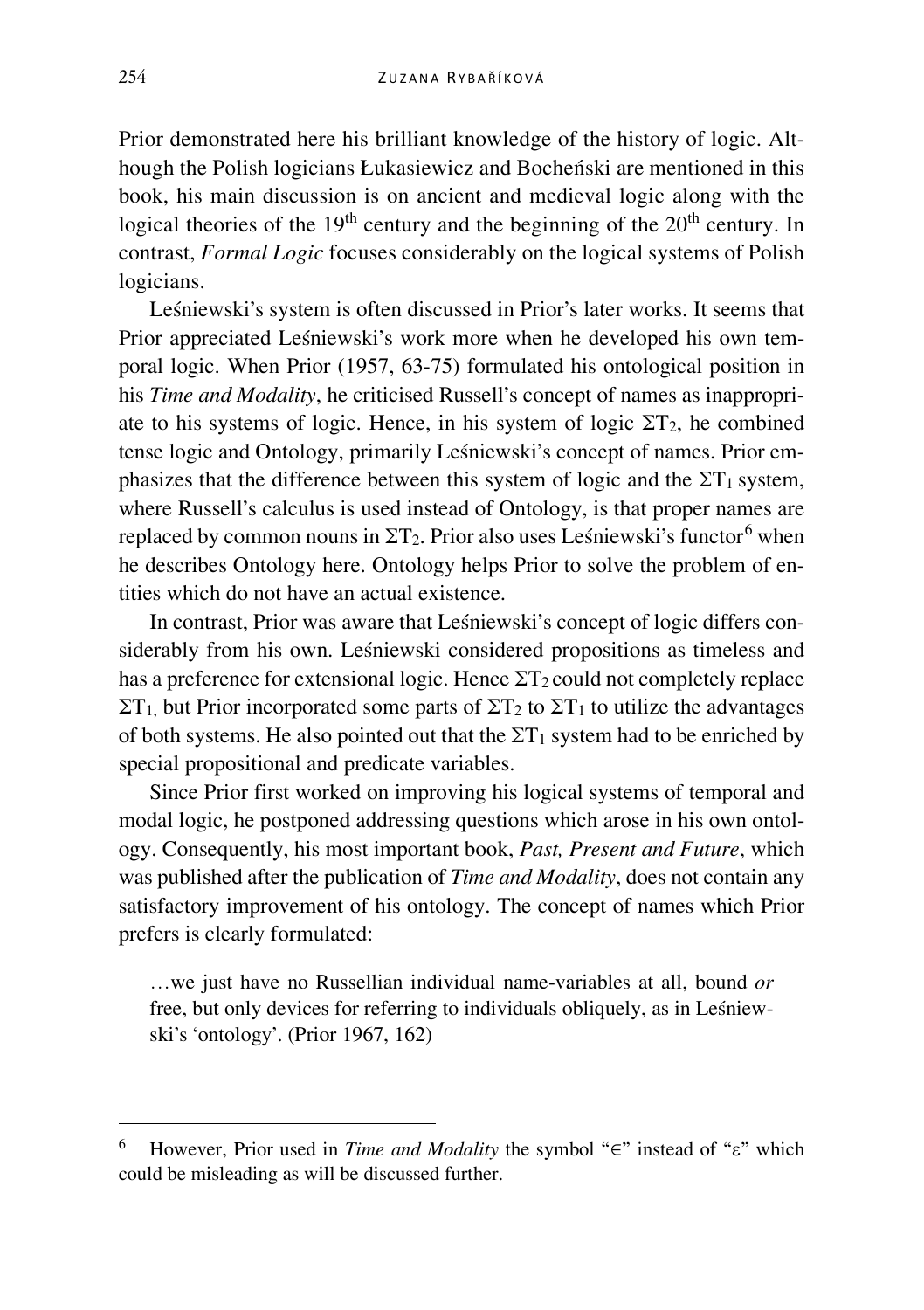It is still doubtful, however, whether Prior was actually able to interpret Ontology correctly. In spite of the differences that exist between orthodox logic and Leśniewski's system, Prior was more acquainted with the works of Leśniewski's students than Leśniewski's own papers. The differences which arise between Prior's interpretation of Leśniewski's system and Leśniewski's original system are consequently discussed in the following chapter.

#### **6. The reception of Ontology in Prior's logic**

# *6.1. Prior's interpretation of the functor ε*

Although  $\varepsilon$  was described as "is" in article-free languages such as Polish and Latin, it was shown in a previous part of this paper that English researchers are able to use it properly. It only requires precision in the use of this specific term. This chapter will therefore investigate whether Prior used the functor *ε* correctly and what his interpretation of this functor was.

Prior's concept of the functor *ε* was influenced by Lejewski's understanding of it, since they discussed it in their letters (see Lejewski 1956). Prior was also acquainted with Słupecki's paper *S. Leśniewski's Calculus of Names* in which Słupecki introduced Ontology. Prior adopted this concept in his own paper *Existence in Leśniewski and in Russell*.

Leśniewski meets this difficulty by introducing an undefined constant expressing a relation between classes – it can be, but does not need to be, the functor "ε" previously mentioned. This functor, as I have also previously said, has arguments of the same logical type, so that what it express is *not* Russellian class-membership. It express rather the *inclusion* of a unit class in another class. (Prior 1971*,* 163)

This is not Leśniewski's original interpretation of the functor *ε*, however, and Prior is aware of this. He continues in the very next part of his paper: "…and although Leśniewski himself did not like it, no other interpretation of the symbol seems to me intelligible" (Prior 1971*,* 151); and Prior clearly admits in his paper that the interpretation of the functor  $\varepsilon$ , which he has chosen, is not Leśniewski's.

Additional reasons for why Prior rejected Leśniewski's interpretation of the functor  $\varepsilon$  can also be found. The most plausible explanation seems to be,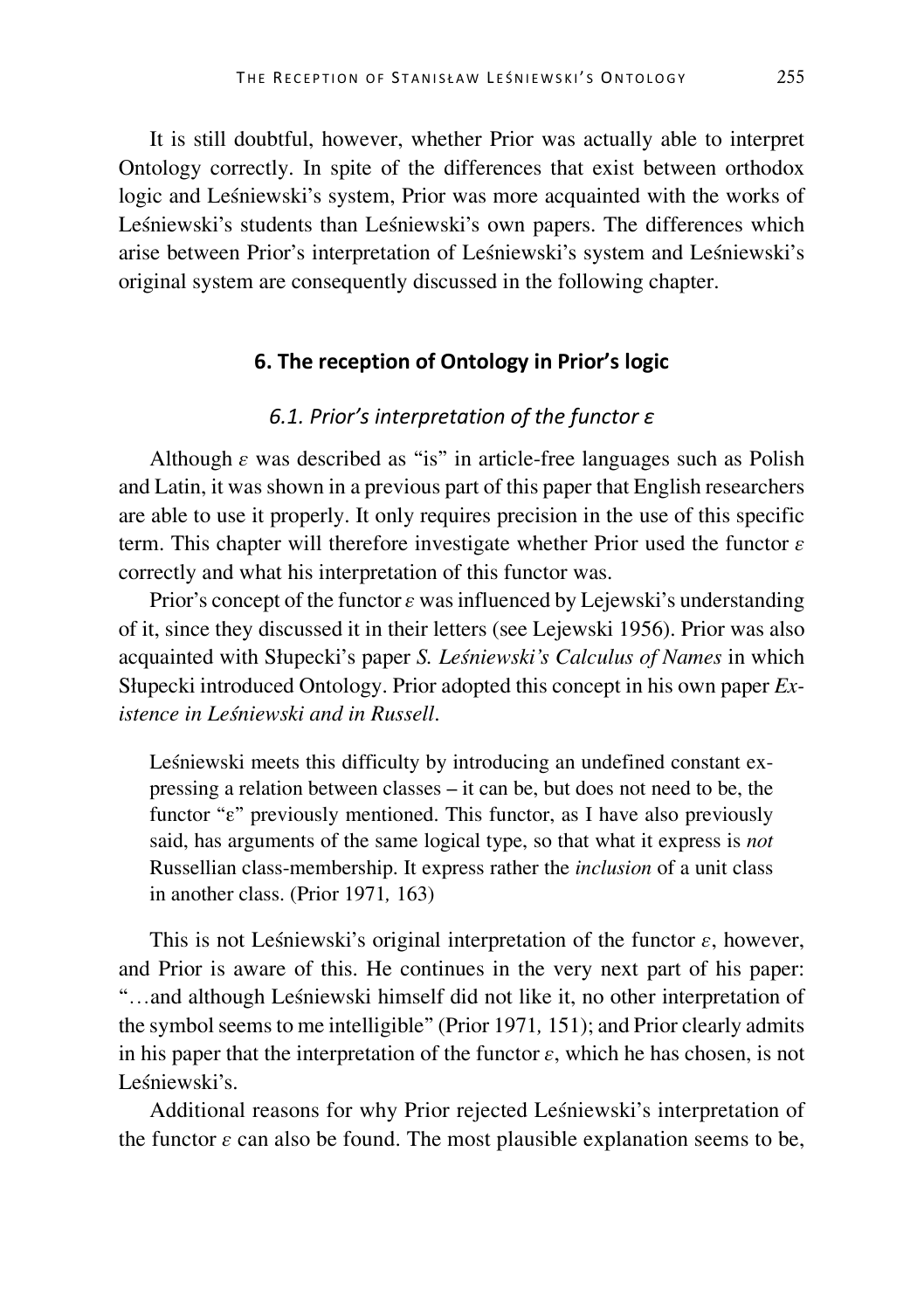however, the one offered by Simons in his paper *On Understanding Leśniewski*. Simons (1982, 165) examines ways of understanding Leśniewski's logical system by logicians which came from a tradition that Simons calls the orthodox systems of logic. Since Prior came to Ontology from this position, he must have perceived Ontology by means of the tools of the orthodox logical systems.

When Prior (1957, 63-75) uses Leśniewski's names, he does so without the ambition of reconstructing Ontology. He attempts to implement some of Leśniewski's inventions in his own logical system. His system is consequently closer to orthodox logic than the Leśniewski system, as he interpreted the functor *ε* in a way in which it is more translatable in orthodox logic. The meaning of the functor *ε* in Prior's interpretation lies somewhere between the Leśniewskian *ε* and the Russellian ∈. This could be problematic. As Słupecki (1984, 69-72) stresses that and Russell's ∈ cannot replace Leśniewski's *ε*, and vice versa, since Leśniewski's functor binds two words which belong to the same semantic categories while Russell's binds a name and a class.

There is still one more distinction between Leśniewski's and Prior's concept of the functor *ε*. Since in Prior's logic propositions can have different truth values at different times, and individuals are postulated as temporal, Prior distinguishes three possible meanings of the functor *ε*. Prior (1957, 76- 83) emphasizes this in his *Time and Modality* when he discusses the two meanings of the article "the", the weak "the" and the strong "the". As Leśniewski did not hold this concept of propositions, nothing similar occurs in his logic system.

The weak "the" is an article in the formula "The *a* is a *b*" where the specification depends on the time frame, as in the statement "The president of Russia is the owner of a dog". This statement can only be true when there is only one individual which the predicate can be assigned to at the time of utterance. The statement was consequently true when this paper was written but was not true several years ago when Dimitri Medvedev was president of Russia and it might not be true after Vladimir Putin finishes his career. Therefore, the weak "the" has only a temporary significance. This sense holds the functor  $\in$  in the  $\Sigma T_2$  system.

In contrast, the strong "the" fixes its signification regardless of time. If there is the strong "the" in the statement "The  $a$  is a  $b$ ", the  $a$ , which is a  $b$ , is the only one individual that ever was, is or will be the *a*. Examples of such a statement could be "The best known pupil of Plato was a clever man". When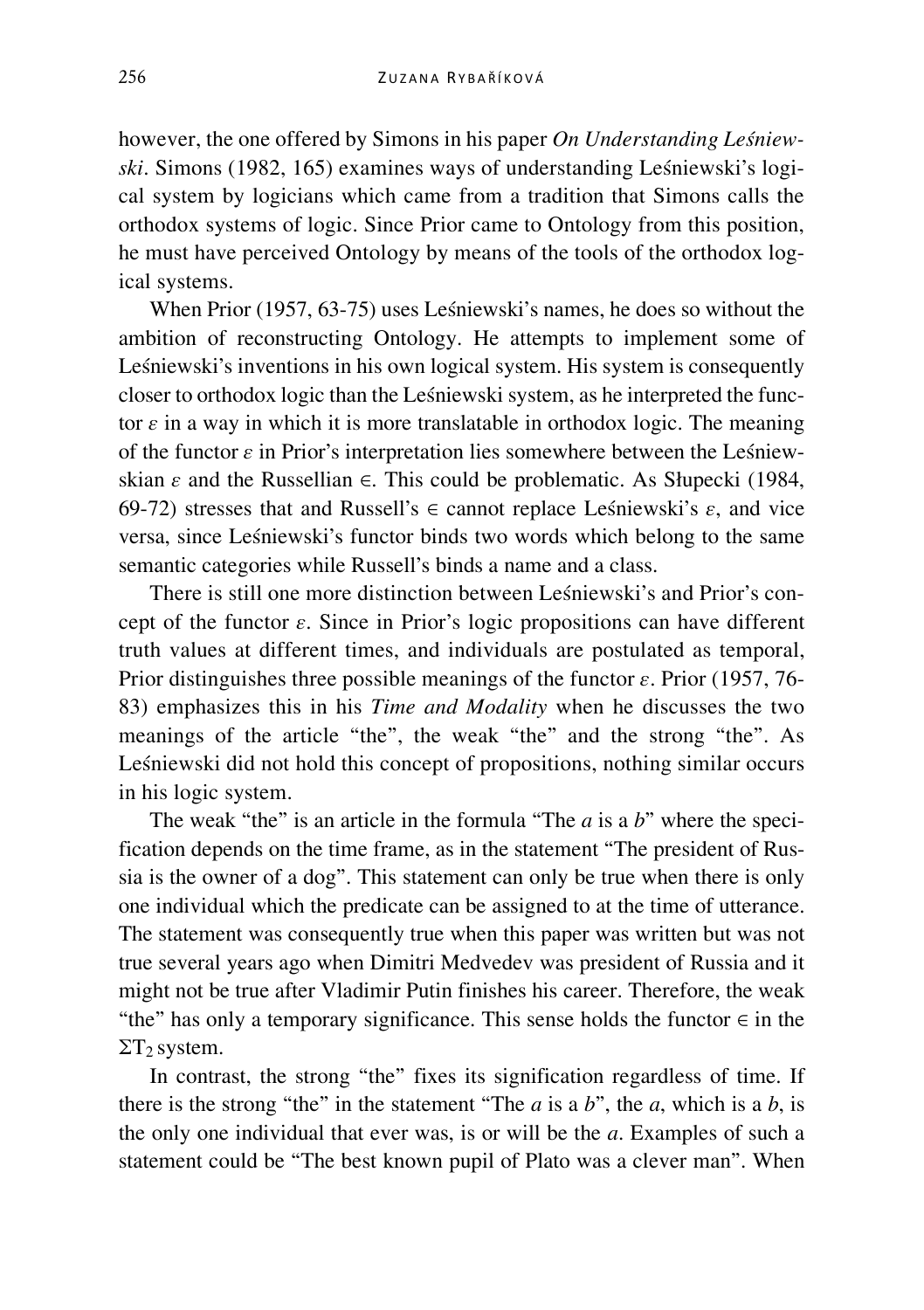the strong "the" is used in the logical system, the functor  $\in$  is replaced by the functor  $\in$ . Prior additionally defines a new logical system,  $\Sigma T_3$ , where the functor ∈' applies.

Prior also introduces the functor  $\epsilon$ ". The functor  $\epsilon$ " is derived from the functor  $\in$ ' and describes the situation when, in the statement "The *a* is *b*", the subject is characterised by the strong "the" and the predicate is an identifiable individual.<sup>[7](#page-14-0)</sup> Prior called the logical system in which the functor  $\epsilon$ " occurs the naïve object-existent system. The functor ∈" is the most useful functor among the ∈-functors because it enables Prior to create statements which deal with non-existent entities. He does not need to postulate either their existence or their properties. Prior does not want to postulate *possibilia* in this way, but in his concept of individuals, he has to deal with entities which do not actually exist, but which existed or will exist.

Prior's treatment of individuals of Ontology is distant, however, from Leśniewski's own interpretation. Simons (1982, 177-182) in his article demonstrates that the functor *ε* can be interpreted in accordance with Leśniewski's definition, but that interpretation does not suit the requirements of Prior's logical systems. The functor  $\varepsilon$  and the terms which are bound with it have an existential import in Simons' interpretation. Prior (1971, 161) requires, for the applicability of the system, a different concept of terms bound by the functor *ε* (or ∈ in some of Prior's works (Prior 1957, 63-75)). In addition, it is obvious that there are more differences between Prior's and Leśniewski's positions. They will be introduced in the following chapter, where Prior's concept of Leśniewskian names is discussed.

# *6.2. The difference between the concept of nouns in Ontology and Prior's logical systems*

Since Leśniewski's Ontology is also described as the calculus of names, Prior's concept of names can demonstrate to what extent Prior actually associated Ontology with his own logical system. As was shown in previous chapters, Prior rejected the Russellian names because he did not want to postulate the existence of actual non-existent entities, although he had to work with them

<span id="page-14-0"></span> <sup>7</sup> The Identifiable individual is an individual which has a contingent existence but is determined by its past. Its future is open but it cannot act otherwise than it acted in the past. Moreover, events that happened to it also cannot change (see Prior 1968, 66-77).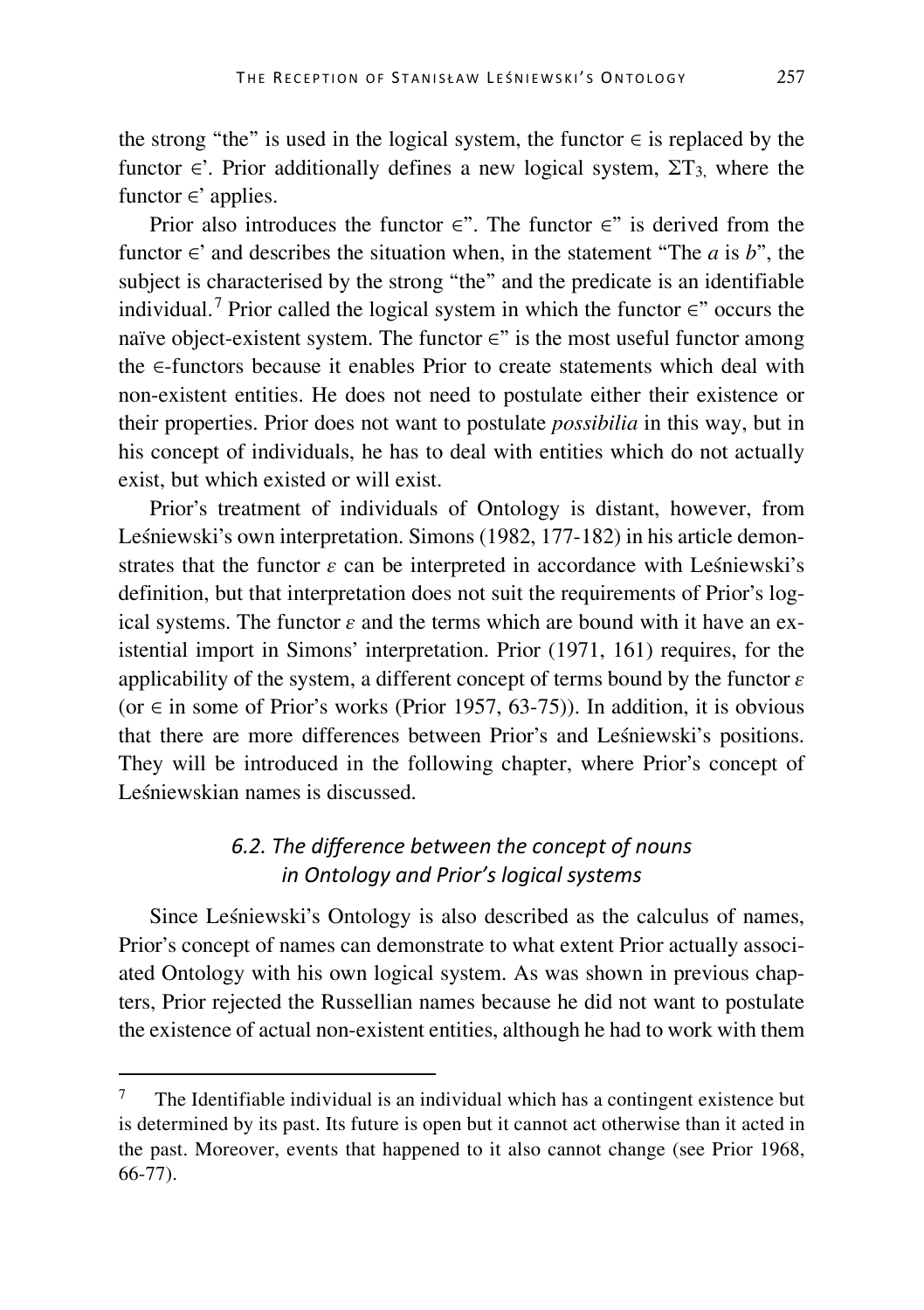in his temporal logic. He consequently incorporated Leśniewski's names into his system instead of those of Russell.

Simons (1982, 177-182) emphasizes that Prior also did not fulfil all the stipulations that are identified in Ontology. Although Prior was aware that his interpretation of the functor *ε* differed from Leśniewski's, he in all probability did not possess any doubts about his interpretation of the Leśniewskian names which he included in his own logical system. Simons observes, however, two different interpretations of Ontology which can be found in Prior's work. He finds that Prior construed Leśniewski's names as class names or as common names. This does not mean, however, that Prior had two different understanding of Leśniewskian names. These two concepts are primarily connected in Prior's work.

An example of such a connection can be found in Prior's paper *Existence in Leśniewski and in Russell*. Firstly, Leśniewski's names are described as class names. Prior claims:

Ontology's so called "names", in other words, are not individual names in the Russellian sense, but *class* names. This immediately explains the first two of the peculiarities I have mentioned. For while it makes nonsense to divide up individual names in this way, class-names *are* divisible into those which apply to no individuals, those which apply to exactly one, and those which apply to several. It makes sense also to say that some classes "exist", either in the sense of having at least one member or in the sense of having exactly one member, and some classes do "exist" in these senses and some do not. (Prior 1971*,* 162)

Prior's replacement of the symbol  $\varepsilon$  with the symbol  $\varepsilon$  also affirms that he considered that Leśniewski's names behave like classes.<sup>[8](#page-15-0)</sup>

Simons (1982, 177-178) emphasizes that Leśniewski as a nominalist cannot agree with the postulation of classes. Prior does not agree, however, with the postulation of classes either. He also considered himself a nominalist. In spite of the fact that he uses class to approximate Leśniewskian names to the orthodox logical systems, he rejects them having some means of existence. He claims:

It may seem from what I have said that ontology, on my interpretation of it, is committed to the existence of classes as nameable entities, though in

<span id="page-15-0"></span> <sup>8</sup> This feature of Prior's paper was particularly criticised by Sagal (1973, 259-262).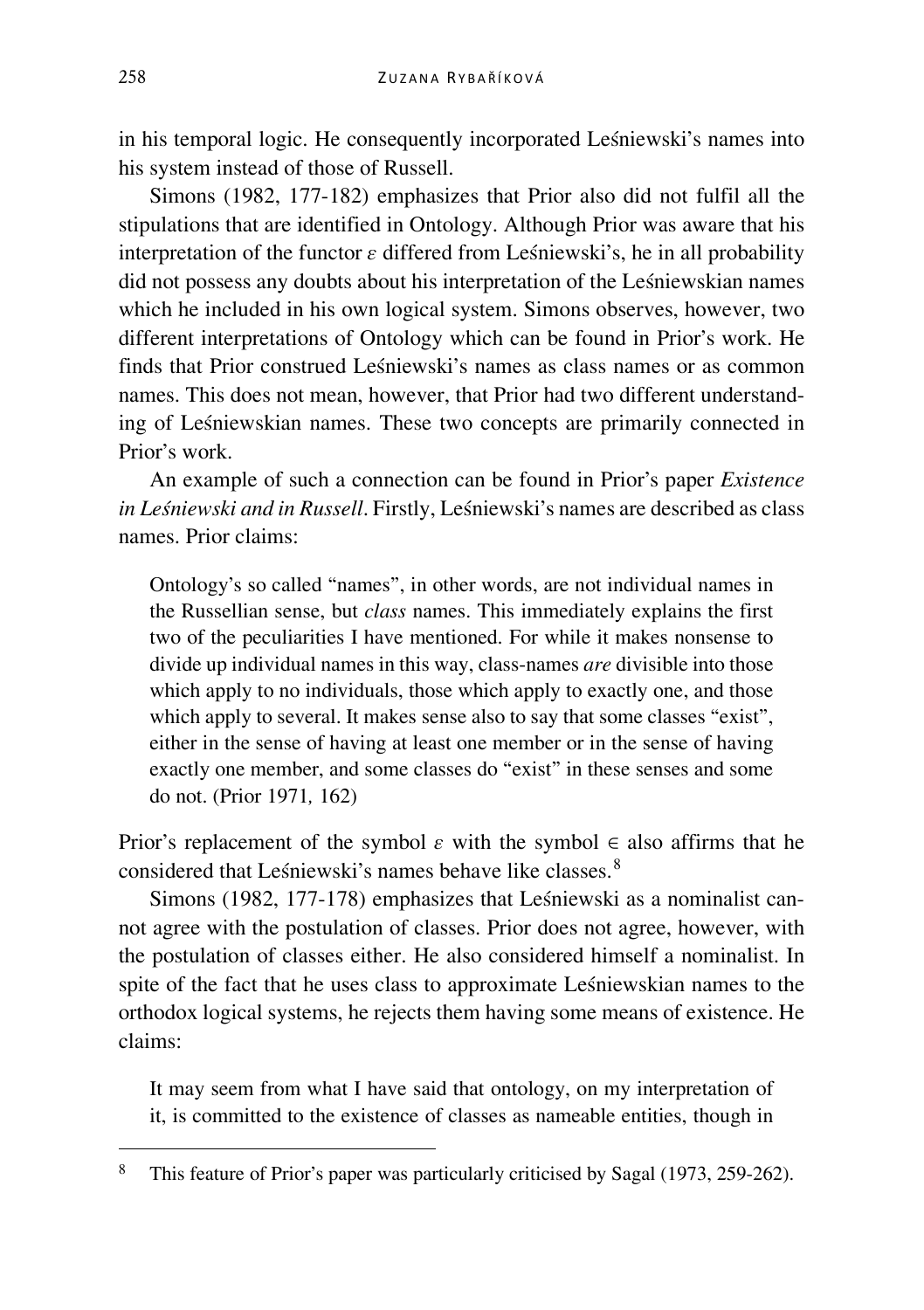fact Leśniewski was notoriously nominalistic. But this is a misunderstanding, arising from the use of the perhaps unfortunate term "class-name". What we have to do deal with here are *common nouns*, and these are not strictly speaking *names of objects* at all. (Prior 1971*,* 165)

When Prior postulates Leśniewskian names in his logical systems, however, both descriptions can be used. They are defined as class names, and the hierarchy of classes can describe precisely how they operate in a logical system. From the ontological point of view, however, they are treated as common nouns. As Słupecki (1984, 71) emphasizes, nouns bound by the functor *ε* should be of the same semantic category. Hence the concept in which Leśniewskian names are described as common nouns complies better with Leśniewski's requirements.

In contrast, as Urbaniak (2014a, 189) points out, there is no consensus among authors as to which entity is represented by the bound variables in Leśniewski's Ontology. It consequently cannot be claimed that it was actually Leśniewski's concept of names which played such an important role in Prior's ontological ideas. It was instead several of Leśniewski's ideas primarily surmised from the works of Leśniewski's pupils. In addition, these ideas were occasionally misunderstood by Prior and when mixed with orthodox logic resulted in the formulation of names that Prior calls Leśniewskian in his logical systems.

## **7. Conclusion**

To sum up, although Prior adopted Leśniewski's concept of names, not everything that he attributed to Leśniewski was actually compatible with Leśniewski's concepts. There are common features in both Prior's and Leśniewski's systems of logic. They both tried to create systems of logic which can be combined with nominalism and both also had a preference for natural language to the formal system. In contrast, Prior developed some ideas which he found in the papers of Leśniewski's students so radically that even he had to admit that they differed from Leśniewski's thoughts. This can be demonstrated by the functor *ε*, in which the change in usage was caused by the difference between Prior's and Leśniewski's concept of propositions. Finally, the concept of names, which is not the same in Ontology and Prior's logical systems, can be representative of the third way in which Prior adopted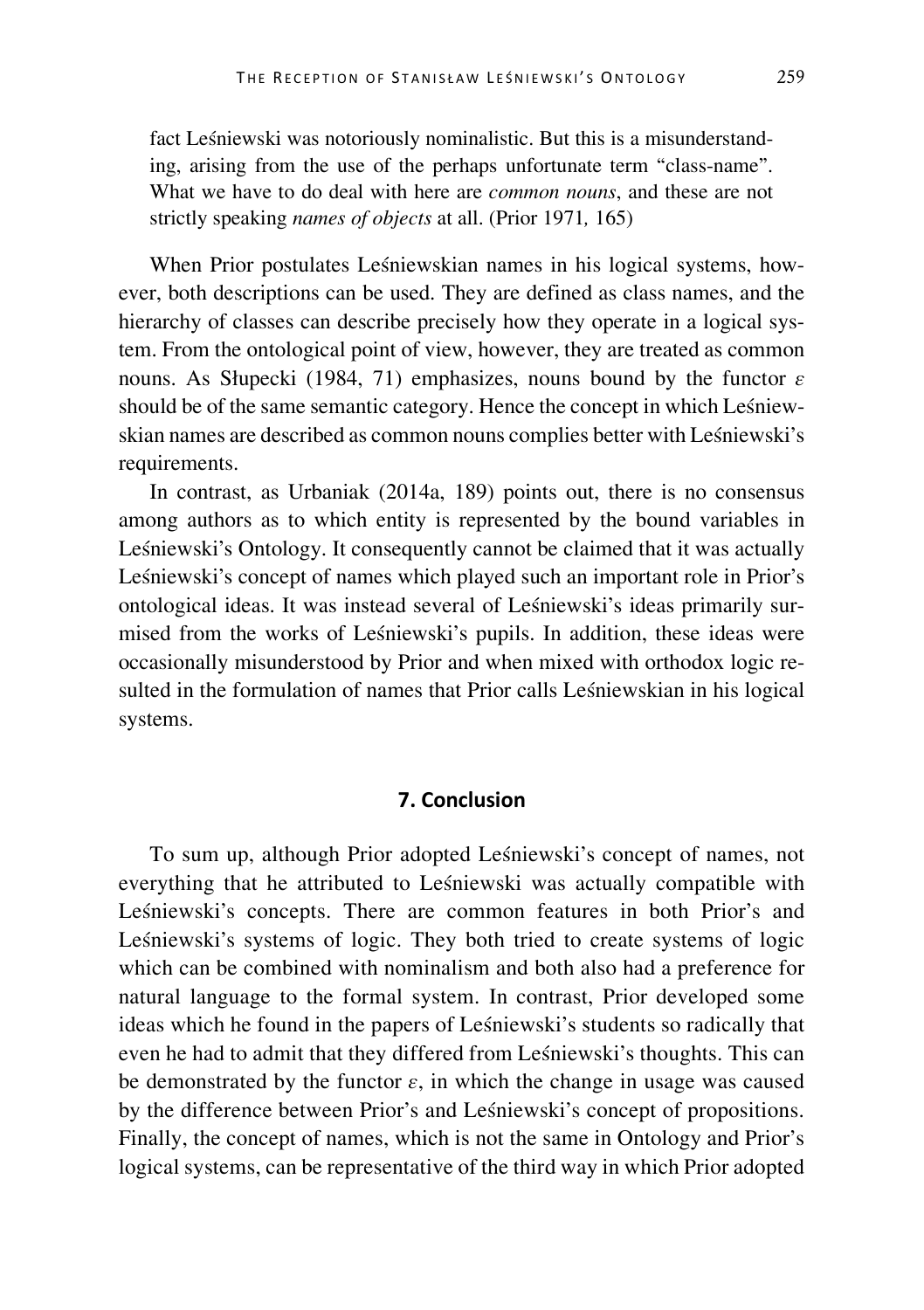concepts of Ontology. Although Prior thought that he introduced the Leśniewskian names into his logical system, they did not fulfil all of Leśniewski's requirements.

The adaptation of some features of Leśniewski's system of logic, even though misinterpreted in certain ways, nevertheless enabled Prior to formulate his ontological position. The contribution of Leśniewski's Ontology is remarkable primarily in Prior's concept of names in which he had to combine nominalism with the intensional context and medieval concept of propositions.

## Acknowledgments

I am grateful to professor Jan Štěpán and anonymous reviewers for their comments on the previous version of this paper. This work was supported by the student project "Informal Logic and Argumentation Theory" No. FF\_2013\_050 of Palacky University.

#### References

- COPELAND, B.J. (2008): Arthur Prior. In: Zalta, E. N. (ed.): *The Stanford Encyclopedia of Philosophy*. Available at: http://plato.stanford.edu/archives/fall2008/entries/prior/.
- HUGLY, P. & SAYWARD, C. (1996): *Intensionality and Truth: An Essay on the Philosophy of A. N. Prior*. Dordrecht: Kluwer.
- LEJEWSKI, C. (1954): Logic and Existence. *The British Journal for the Philosophy of Science* 5, No. 18, 104-119.
- LEJEWSKI, C. (1956): *Letter from 23. 5. 1956 to A. N. Prior*. Unpublished manuscript stored in Bodleian Library.
- LEŚNIEWSKI, S. (1992a): On the Foundation of Mathematics. In: Leśniewski S.: *Collected works I.* Barnett, D. I. (trans.), Surma, S. J., Srzednicki, J. T. J., Barnett, J. D & Rickey, V. F. (eds.), Dordrecht – Warszawa: Kluwer/Polish Scientific Publishers, 174-382.
- LEŚNIEWSKI, S. (1992b): On the Foundation of Ontology. In: Leśniewski, S.: *Collected works II.* O'Neil, M. P. (trans.), Surma, S. J., Srzednicki, J. T. J., Barnett, J. D & Rickey, V. F. (eds.), Dordrecht – Warszawa: Kluwer/Polish Scientific Publishers, 606-628.

LUSCHEI, E. (1962): *The Logical Systems of Leśniewski*. Amsterdam: North-Holland. MCCALL, S. (ed.) (1967): *Polish Logic 1920–1939*. Oxford: Clarendon Press.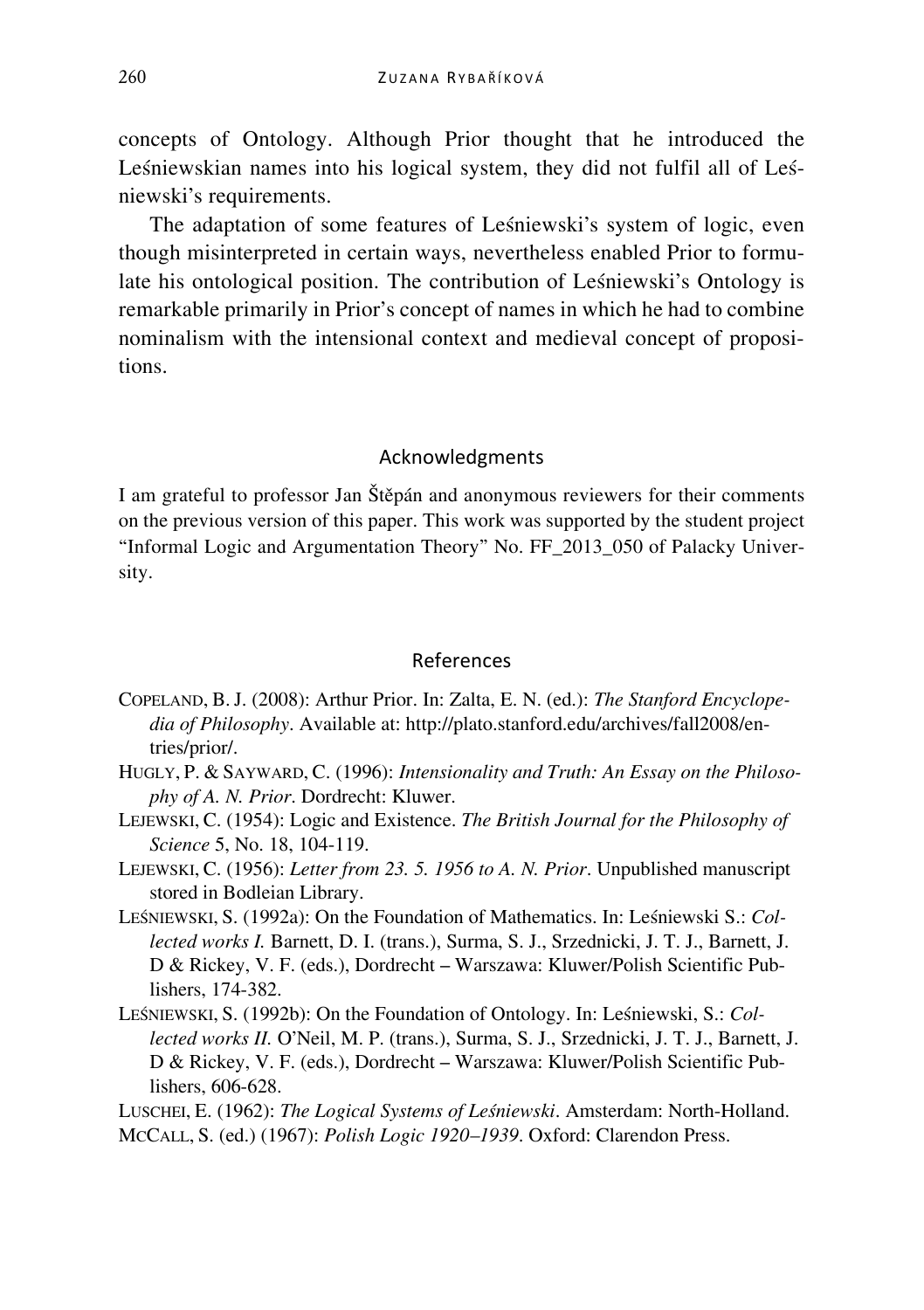- MIÉVILLE, D. (2009): *Introduction à l'oeuvre de S. Lesniewski: Fascicule 2: L'ontologie*. Neuchâtel: Centre de Recherches Sémiologiques Université de Neuchâtel.
- PAŚNICZEK, J. (1996): Meinong's Ontology vs. Leśniewski's Ontology: Toward a Meinongian Calculus of Names. *Axiomathes* 7, No. 2, 279-286.
- PRIOR, A. N. (1955-1956): Definitions, Rules and Axioms*. Proceedings of the Aristotelian Society* 56, 199-216.
- PRIOR, A. N. (1957): *Time and Modality.* Oxford: Clarendon Press.
- PRIOR, A. N. (1967): *Past, Present and Future.* Oxford: Clarendon Press.
- PRIOR, A. N. (1968): *Papers on Time and Tense*. Oxford: Clarendon Press.
- PRIOR, A. N. (1971): *Object of Thought*. Geach, P. T & Kenny, A. J. P. (eds.), Oxford: Clarendon Press.
- PRIOR, A. N. (1976): *The Doctrine of Propositions and Terms.* Geach, P. T. & Kenny, A. J. P. (eds.), London: Duckworth.
- RICKEY, F. (1998): A Survey of Leśniewski's Logic. In: Srzednicki, J. T. J. & Stachniak, Z. (eds.): *Leśniewski's Systems: Protothetic*. Dordrecht: Kluwer, 23-42.
- RUSSELL, B. (1919): *Introduction to Mathematical Philosophy*. London: George Allen and Unwin.
- SAGAL, P. T. (1973): On How Best to Make Sense of Lesniewski's Ontology. *Notre Dame Journal of Formal Logic* 14, No. 2, 259-262.
- SIMONS, P. (1982): On Understanding Leśniewski. *History and Philosophy of Logic* 3, No. 2, 165-191.
- SIMONS, P. (2011): Stanisław Leśniewski. In: Zalta, E. N. (ed.): *The Stanford Encyclopedia of Philosophy*. Available at: http://plato.stanford.edu/archives/win2011/entries/lesniewski/.
- SŁUPECKI, J. (1984): S. Leśniewski's Calculus of Names. In: Srzednicki, J. T. J. & Rickey, V. F. (eds.): *Leśniewski's Systems: Ontology and Mereology*. The Hague: Nijhoff, 59-122.
- SOBOCIŃSKI, B. (1953): *Letter from 16. 9. 1953 to A. N. Prior*. Unpublished manuscript stored in Bodleian Library.
- SOBOCIŃSKI, B. (1984): Leśniewski's Analysis of Russell's Paradox. In: Srzednicki, J. T. J. & Rickey, V. F. (eds.): *Leśniewski's Systems: Ontology and Mereology*. The Hague: Nijhoff, 11-44.
- UCKELMAN, S. L. (2012): Arthur Prior and Medieval Logic. *Synthese* 188, No. 3, 349- 366.
- URBANIAK, R, (2008): Leśniewski and Russell's Paradox: Some Problems. *History and Philosophy of Logic* 29, No. 2, 115-146.
- URBANIAK, R. (2014a): *Leśniewski's System of Logic and Foundations of Mathematics*. Cham: Springer.
- URBANIAK, R. (2014b): Słupecki's Generalized Mereology and Its Flaws. *History and Philosophy of Logic* 35, No. 3, 289-300.
- URBANIAK, R. (2015): Stanisław Leśniewski: Rethinking the Philosophy of Mathematics. *European Review* 23, No. 1, 125-138.